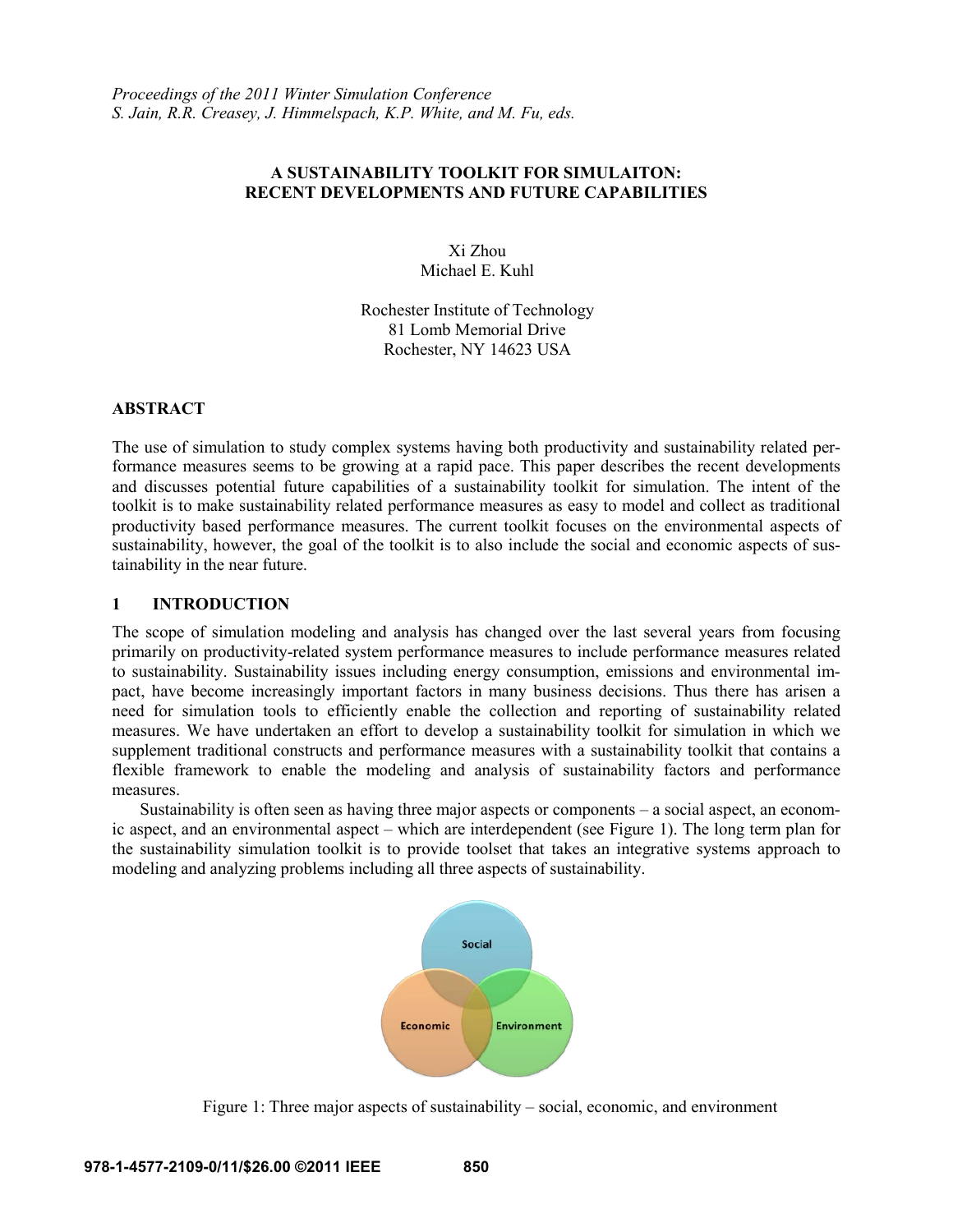# **2 SUMMARY OF THE TOOLKIT METHODOLOGY**

The current sustainability toolkit focuses on the process-oriented aspects of sustainability. The general methodology for developing the process-oriented, environmental modules of the sustainability simulation toolkit were introduced and detailed in Kuhl and Zhou (2009) involves the following steps:

- Identify sustainability factors and environmental performance measures for systems of interest;
- Establish simulation state variables to represent the sustainability factors and performance measures;
- Identify the events in the system that cause changes to the state variables, and translate these system events to simulation events and the associated event triggers;
- Establish the mathematical, statistical, and logical relationships among the state variables to update and change the values of the state variables as events occur in the system over time;
- Implement state variables, relationships, and events into a robust, flexible simulation toolkit modules; and
- Perform verification, validation, and testing of the simulation toolkit modules.

Since we are utilizing discrete-event simulation, the changes to the state-variables occur upon the instantaneous occurrence of events. For items such as emissions which may occur continuously over an interval of time, we assume (at least initially) that emission quantity between event occurrences can be represented as a function of time, a probability distribution, or a stochastic process. In the future, it may be necessary to represent some factors as continuous variables with respect to time and utilize difference and/or differential equations to accurately represent some systems. Upon determining the mathematical, statistical, and logical relationships among state-variables, they are implemented into the sustainability toolkit consisting of a flexible framework of modules which are developed for integration into off-the-shelf and customized simulation software. Initially, we are implementing the modules in the ARENA simulation software. Upon gaining these capabilities our intention is to implement the modules in a general programming language such as C++ and provide "hooks" on the toolkit modules that will allow for easy adaptation to off-the-shelf simulation languages.

# **3 CURRENT DEVELOPMENT AND IMPLEMENTATION OF TOOLKIT MODULES**

The development of the sustainability toolkit has resulted in the implementation of modules for modeling and analysis of three important and commonly encountered system components including transportation and logistics, industrial processes, and material handling. In addition, a set of flexible modules have been developed for the collection and reporting of general performance measures. Figure 2 depicts the ARENA template that has been created using the template development tools provided in ARENA. The modules created in this template can be used in conjunction with the other templates and modules provided with ARENA. In the following sections, we describe the development and functionality of the modules and provide examples to illustrate their use.

The set of modules developed for the modeling and analysis of transportation and logistics systems, industrial processes, and material handling systems are discussed in detail in Zhou and Kuhl (2010). For instance, the *Transportation and Logistics* modules are used to model and collect emissions generation from running trucks or other vehicles in transportation systems. *Material Handling* modules are used to model warehouse operations where transporters such as forklifts are used. *Process with Emissions* module is designed to collect the environmental measures from industrial and manufacturing processes. The system components and sustainability performance measures that are modeled explicitly for these systems are summarized in Table 1. In addition to these performance measures, the modules are constructed to enable the use to modify predefined measures of performance and to add additional performance measures. In addition, Zhou and Kuhl (2010) provide illustrative examples that demonstrate the use and flexibility of these modules.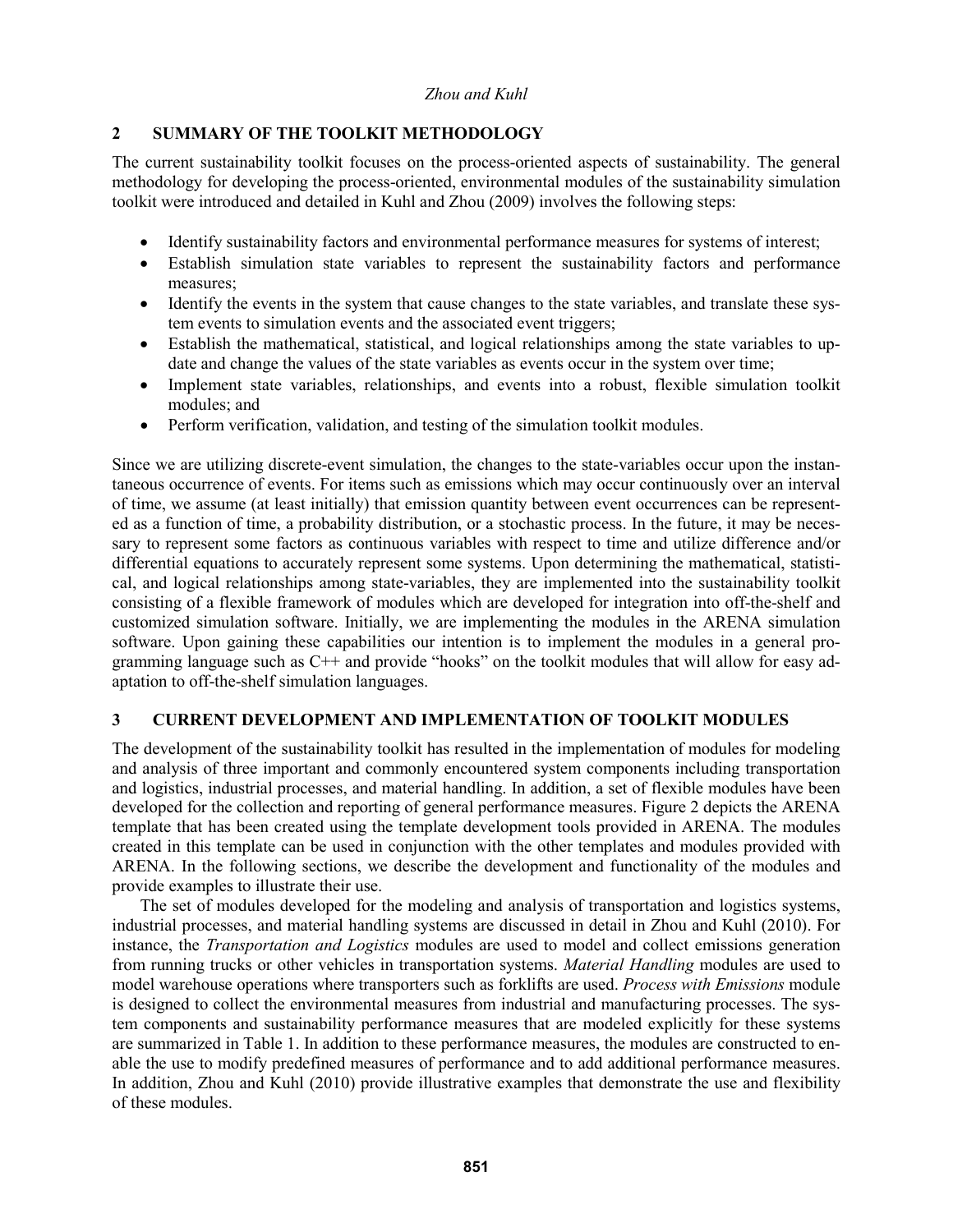*Zhou and Kuhl*

| <b>Project Bar</b>                          |  |  |
|---------------------------------------------|--|--|
| ◇<br>Sustainability Toolkit                 |  |  |
| Begin Collection                            |  |  |
| <b>∏End Collection</b>                      |  |  |
| Truck Assignment                            |  |  |
| $\blacksquare$ Route with Emissions         |  |  |
| $\blacksquare$ Route Station with Emissions |  |  |
| I Process with Emissions                    |  |  |
| Request with Emissions                      |  |  |
| Transport with Emissions                    |  |  |
| Free with Emissions                         |  |  |
| Transporter Station                         |  |  |
| = Collection                                |  |  |
| Transporter Information                     |  |  |

Figure 2: Current sustainability toolkit implementation

| Table 1: Environmental Performance Measures collected by Sustainability Toolkit |  |  |  |  |
|---------------------------------------------------------------------------------|--|--|--|--|
|                                                                                 |  |  |  |  |

| <b>Systems and System Components</b>           | <b>Environmental Performance Measures</b>              |
|------------------------------------------------|--------------------------------------------------------|
| <b>Transportation and Logistics Systems</b>    | <b>Fuel Consumption</b>                                |
|                                                | $CO$ , $CO2$ , $NOx$ , THC Generation                  |
| Industrial and Manufacturing Processes         |                                                        |
| <b>Industrial Coating Process</b><br>$\bullet$ | Paint and Solvent Consumption<br><b>VOC</b> Generation |
| <b>Injection Molding Process</b><br>$\bullet$  | <b>Energy Consumption</b>                              |
|                                                | $CO2$ , $SO2$ , $NOx$ , $CH4 Generation$               |
| <b>Plastics Processing</b><br>$\bullet$        | <b>Energy Consumption</b>                              |
|                                                | Water Usage                                            |
|                                                | $CO2$ , $SOx$ , NO <sub>x</sub> Generation             |
| <b>Material Handling Systems</b>               | HC, CO, NO <sub>x</sub> , PM Generation                |

# **3.1 General Collection Modules Development**

The sustainability toolkit modules discussed in the previous section are used to model particular application areas. In developing these application specific modules, we gained experience and demonstrated that the application specific modules can be very useful. Since there are many other systems for which the application specific modules cannot be used, before developing additional application specific modules, we decided to develop a generalized version of a performance measure collection and reporting module. Figure 3 depicts the general collection modules developed including *Begin Collection* module, *End Collection* module, and *Collection* data module. Simply, the *Collection* data module defines a performance measure (collection) with information such as collection type and expression relationship. *Begin Collec-*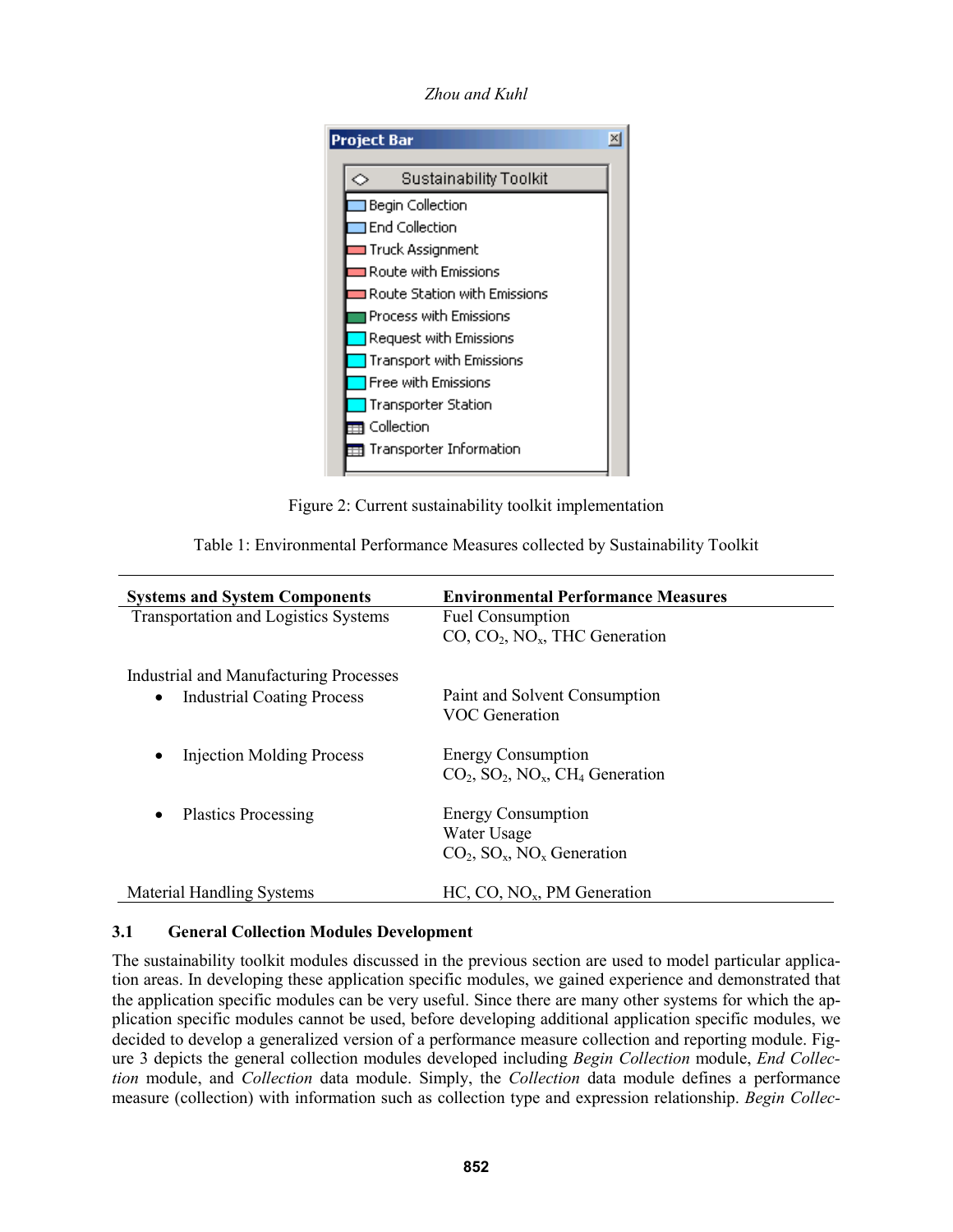*tion* module initializes a specified collection and *End Collection* module ends a specified collection and stores corresponding statistics.



Figure 3: General collection modules

The common pattern used in collecting the application specific performance measures in the discreteevent simulation framework is summarized in Figure 4. The three basic steps include first assigning an initial value to the performance value and indicating that the collection of the performance measure should begin. Second, the entity proceeds through the set of logic where operations/processes are performed (perhaps over some time duration). Finally, when the operation has ended, the performance measure of interest is calculated.



Figure 4: Three steps in general to collect simulation system performance measures

More specifically, in discrete event simulation *operations* are often defined as the steps carried out by the simulation entities. The entity flows through the simulation system and carries out the operations. Two sustainability-related simulation operations, the *Beginning of Collection* and the *End of Collection* operations, are defined. Taking the emissions generation for instance, when an entity carries out the *Beginning of Collection* operation, it means that the entity starts to generate emissions (e.g. the truck starts to route to the next destination), or some other resource in the system starts to generate emission (e.g. the parts start to request a forklift to come). The *Beginning of Collection* operation is controlled and triggered by the simulation entity. Initial values of the parameters for calculating the environmental measures are assigned. After the entity carries out the *Beginning of Collection* operation, it moves to other operations dependant on the systems being modeled, during which period of time, the emissions are generated continuously within the system. As soon as the entity, or other resource in the system, stops generating the emissions, the *End of Collection* operation needs to be executed. In the *End of Collection* module, the environmental measures are calculated using the initial values assigned in the *Beginning of Collection* module along with the mathematical relationship defined by the user in the *Collection Data Module*.

#### **3.1.1 The Collection Data Module**

The *Collection* data module is used to specify the user-defined collection with mathematical expression of how to calculate the collection (see Figure 5).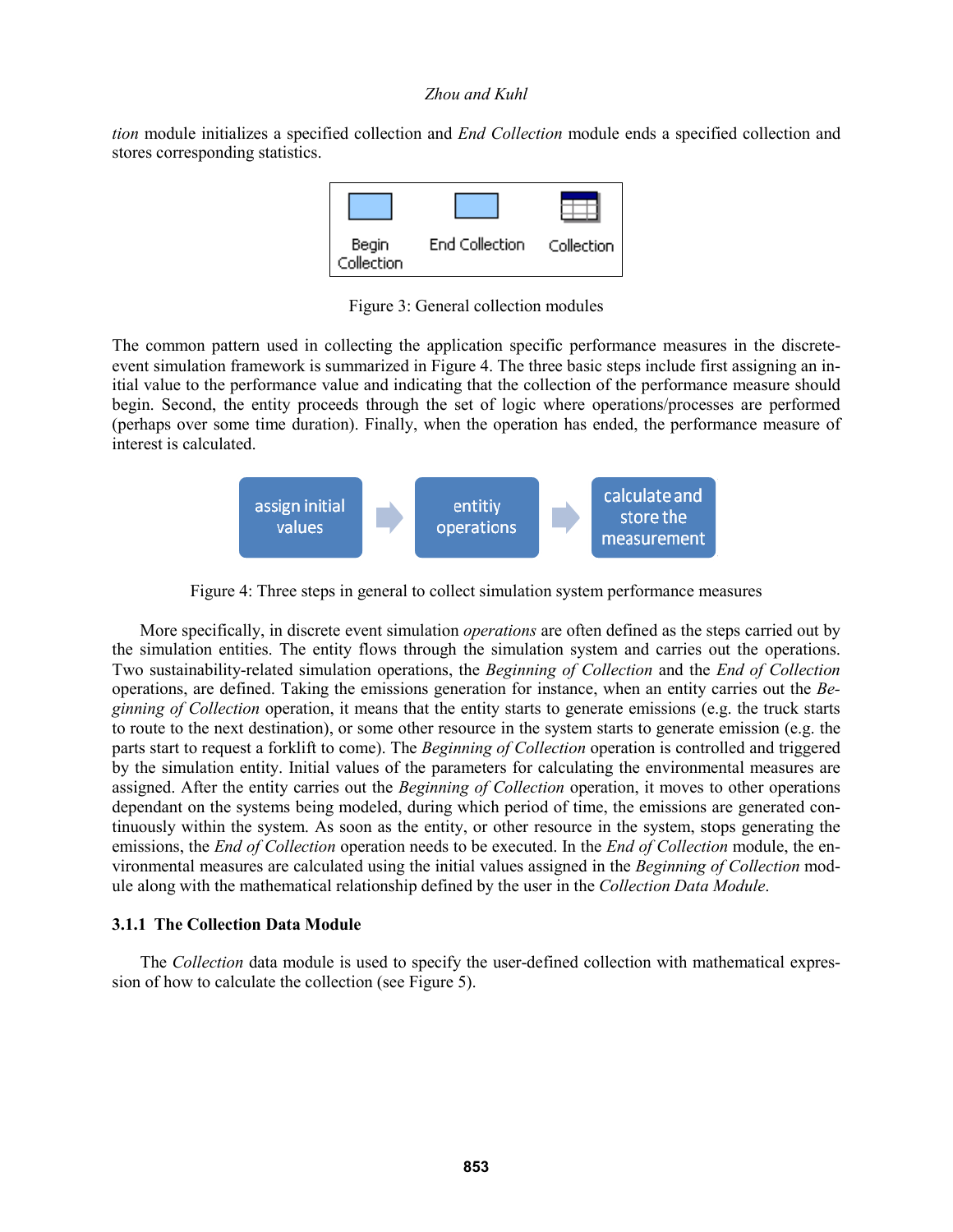| Collection - Sustainability Toolkit |                               |                      |  |                             |   |             |                                                   |
|-------------------------------------|-------------------------------|----------------------|--|-----------------------------|---|-------------|---------------------------------------------------|
|                                     | Collection Name               | Collection Type      |  | Rows   Member Value   Delta |   | Delta Type  | Accumulator Expression                            |
|                                     | CO2 generation                | Entity Accumulator:  |  | 8 rows                      | ⊽ | <b>TNOW</b> | Delta * Truck HP * Truck Ideling * EmissionCoe(1) |
|                                     | <b>INOx generation</b>        | Entity Accumulator   |  | 8 rows                      | ₽ | :TNOW       | Delta * Truck HP * Truck Ideling * EmissionCoe(2) |
|                                     | System CO2 generation         | ∃Svstern Accumulator |  | 0 rows                      |   | <b>TNOW</b> | ∣CO2 generated by truck                           |
|                                     | <b>ISystem NOx generation</b> | System Accumulator   |  | 0 rows                      |   | <b>TNOW</b> | NOx generated by truck                            |

Figure 5: General Collection Modules: *Collection* data module

In the first field, a name is given to the performance measure being collected (Collection Name). The data module allows two types of performance measure that are entity specific or system performance measures. We refer to these as an entity accumulator and a system accumulator, respectively. The collection name is unique representing collection *i*. An entity accumulator collects the specified collection based on entity. Therefore, in order to know what group of entities is collection the statistics, the operand 'Rows' and 'Member Values' are used to define the collecting group (*Gi*) . In the simulation model, only the entities which match the member value will perform the calculation and return the collection by entity. System accumulator collects the defined collection for the entire simulation system. It is found that the difference value between two parameters is often used in the calculation expression. Therefore, we create a convenient for the user to input the difference 'delta' (*Deltai)*. Three commonly used delta type are created as listed in Table 2. The 'TNOW' and 'Attribute' types are most commonly used deltas where 'TNOW' represents the time interval and 'Attribute' means a difference based on some entity property. The notations and definitions of the system parameters are defined in Table 3.

| Table 2: Delta Type |  |
|---------------------|--|
|---------------------|--|

| Delta Type   Delta Definition |                                                          |
|-------------------------------|----------------------------------------------------------|
| <b>TNOW</b>                   | time interval                                            |
| Attribute                     | difference based on a particular entity attribute        |
|                               | Expression   difference based on a particular expression |

Table 3: Notations of Parameters used in the General Collection modules

| <b>Notations</b> | <b>Definitions</b>                                     |  |
|------------------|--------------------------------------------------------|--|
| $\dot{i}$        | User-defined collection $i$                            |  |
| $G_i$            | Group of entities that user specifies to collect $i$   |  |
|                  | (can be an empty group)                                |  |
| $Delta_i$        | A predefined variable used in user-defined collections |  |
|                  | which represents the changes in a system parameter     |  |
| Delta Start      | Initial value of Delta                                 |  |
| Delta $End_i$    | End value of <i>Delta</i>                              |  |
| $Var_i$          | State variable representing collection i               |  |
| $Exp_i$          | User-defined expression to update $Var_i$              |  |

## **3.1.2 Begin Collection Module**

The *Begin Collection* module is where the molder specifies which collection, as defined in the *Collection data module*, to start collecting (see Figure 6). If any delta is used in the calculation of the collection, the *Begin Collection* module assigns the initial values of the delta used. Figure 7 shows the logic flow within the *Begin Collection* module.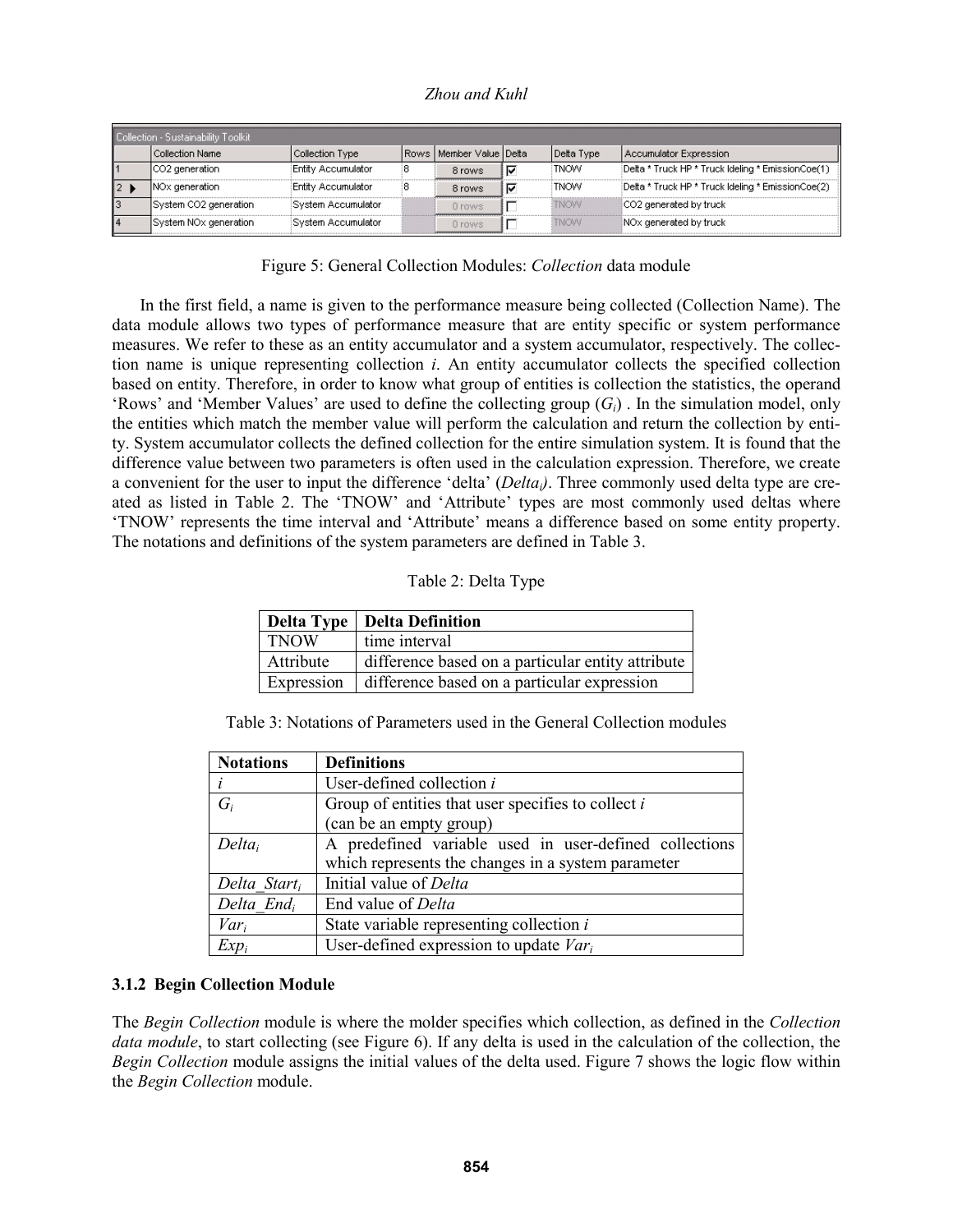If delta is involved in the calculation, the *Begin Collection* module assigns the initial or starting value of the delta depending on the delta type. A time interval delta has an initial value of the current simulation time. An entity attribute-based delta has an initial value of the current value of the specified attribute while an expression-based delta has an initial value of the current expression value.

| <b>Begin Collection</b>              | × |
|--------------------------------------|---|
|                                      |   |
| Name:                                |   |
| Begin Dropping-off CO2               |   |
| Collection Name:<br>$I$ ype:         |   |
| Entity Accumulator<br>CO2 generation |   |
|                                      |   |
|                                      |   |
|                                      |   |
| OK<br>Cancel<br>Help                 |   |

Figure 6: General Collection Modules: *Begin Collection* module



Figure 7: Flowchart of the logic for the *Begin Collection* Module

#### **3.1.3 End Collection Module**

The *End Collection* module ends a predefined collection by calculating and storing the corresponding environmental performance measure (see Figure 8).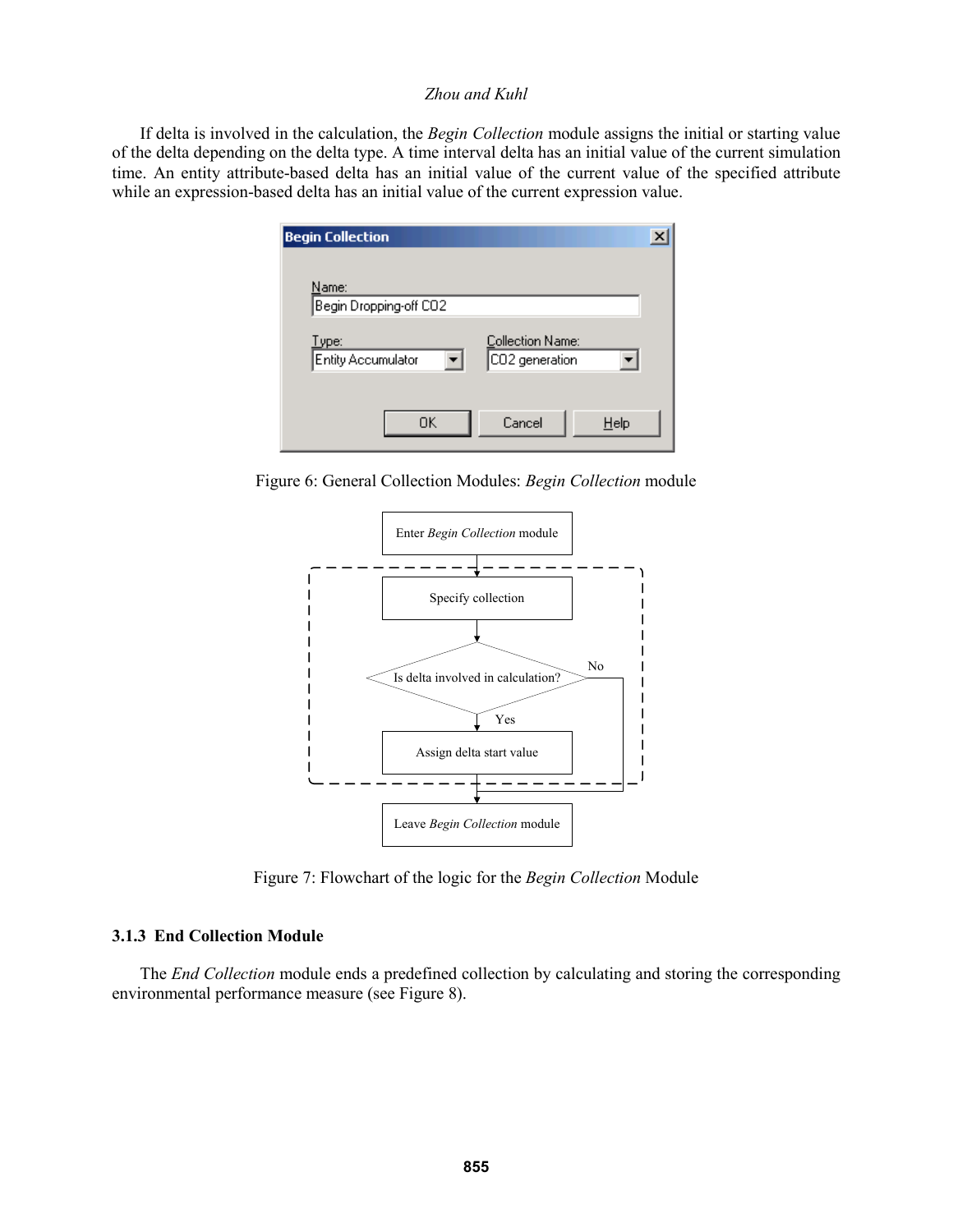| $\mathbf{x}$<br><b>End Collection</b>                                  | $\vert x \vert$<br><b>End Collection</b>                                                              |
|------------------------------------------------------------------------|-------------------------------------------------------------------------------------------------------|
| Name:<br>CO2 by Truck during the route                                 | Name:<br>CO2 by System                                                                                |
| Collection Name:<br>Type:<br>Entity Accumulator<br>CO2 generation<br>▼ | Collection Name:<br>Type:<br>▾<br>System CO2 generation<br>System Accumulator<br>$\blacktriangledown$ |
| Define Member Value:<br>Define Member Value by:<br>Member Value:       |                                                                                                       |
| $\overline{\phantom{a}}$<br>Attribute<br>Truck Number<br>▼             |                                                                                                       |
| Save Attribute:                                                        | Save Attribute:                                                                                       |
| CO2 generated by truck                                                 | ▼                                                                                                     |
| Help<br>Cancel<br>OK.                                                  | Cancel<br>Help<br>0K                                                                                  |
| (a)                                                                    | (b)                                                                                                   |

Figure 8: General Collection Modules: *End Collection* module, (a) Entity Accumulator, and (b) System Accumulator

The module first determines which collection to be ended. If the collection is an entity accumulator, the module checks whether the collection is calculated by this currently passing through entity. The collecting criteria can be evaluated either by entity attribute or by an expression. If the determination returns to be true, the *End Collection* module calculates the performance measure using the expression defined in the *Collection* data module. The *End Collection* module also updates the entity accumulator by the passing entity. If the passing entity is not collecting performance measures, in other words, the passing entity is not in the group of the specified entity accumulator, it flows though the *End Collection* module without performing any calculations. System accumulator updates the system performance measures by the amount of value evaluated from the expression defined in the *Collection* data module. Last, the user can choose to save the evaluated expression value as an attribute of the passing entity. A flow chart of the logic in the *End Collection* module is shown in Figure 9.

# **3.2 Summary of the General Collection Modules**

The general collection modules generalize the sustainability toolkit in such as way that the modules are able to be used to any systems of interest. The modeler only needs to specify the collection, including the collection type and the formulation of updating the collection, for one time in the simulation model. When constructing the simulation model, the user only needs to determine what is the beginning and the end of an environmental collection, and applies the general collection modules. The beauty of the modules is that least modules (three modules) can provide a high level flexibility of simulation modeling to collect the user-defined environmental performance measures in an easy way. The modeler has full control of what are collecting and how to collect and at the same time has an efficient input manner and a ready-to-read automate output.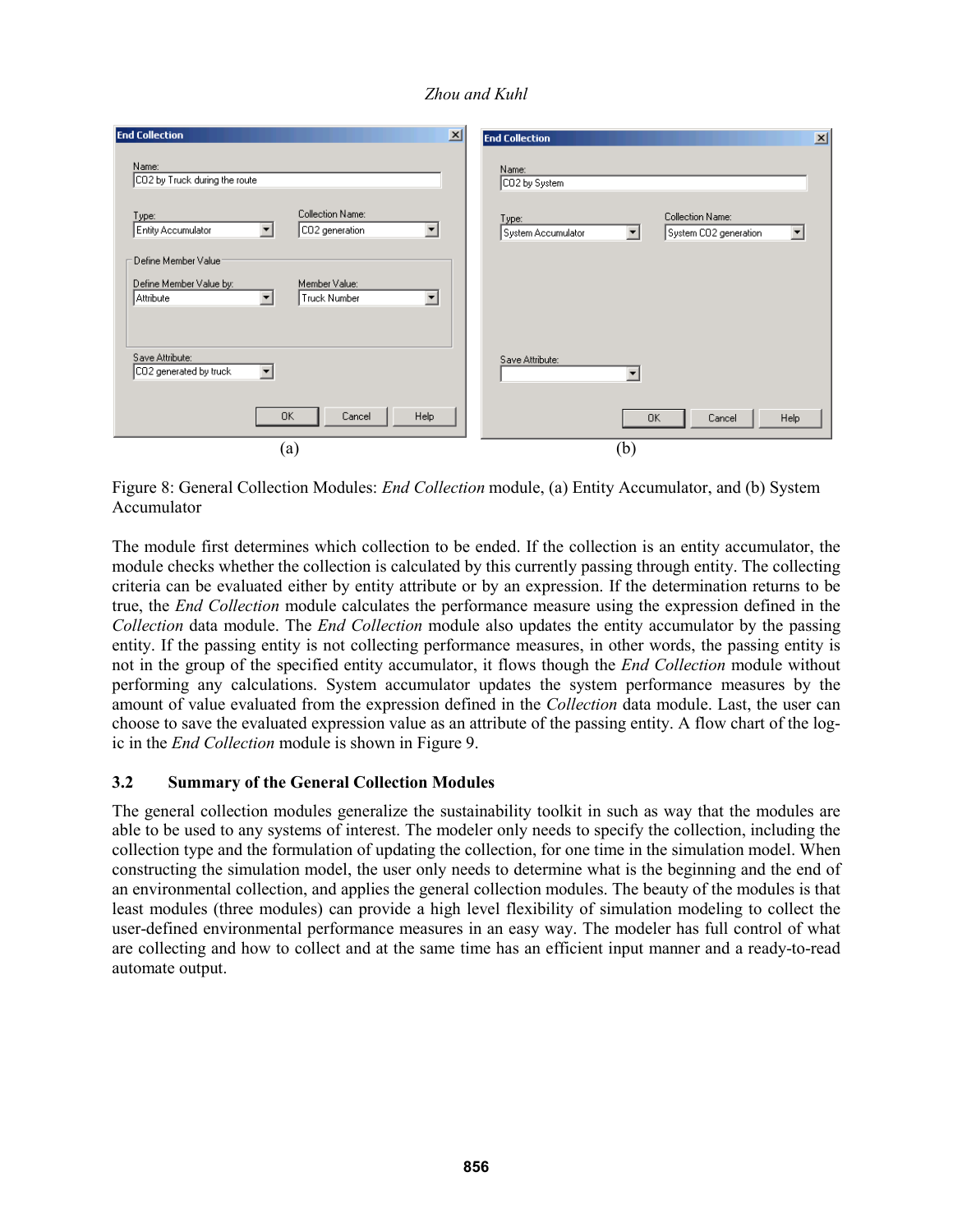*Zhou and Kuhl*



Figure 9: Flowchart of the logic for the *End Collection* Module

## **4 RECOMMENDATION FOR FUTURE RESEARCH**

The current sustainability toolkit demonstrates the usability of the toolkit development and implementation methodology. The toolkit implementation shows the abilities provided by the sustainability toolkit. The following list provides some recommendations for future research that may further expand the usage of the sustainability toolkit:

*Obtain databases for evaluating the environmental impact using simulation*. The aspect requires that the data and mathematical relationships to evaluate the environmental impact can be obtained from new research studies. Databases can be constructed and specified within the sustainability toolkit modules in order to identify and inform the end user of which database is applied and used.

*Establish modules for other applications of environmental impact*. This aspect includes two components. One component is to complete more options to the currently developed sustainability toolkit. For instance, the plastics processing component in the process with emissions module can be further designed to include more plastic options. The other component of this recommendation is to develop sustainability toolkit modules for other systems of interests. For instance, ocean fishing systems have the environmental impact of vessel fuel usage, and emissions generated from burning the fuel. Sustainability toolkit modules can be designed to represent the ocean fishing system of its environmental impact.

*Extend sustainability toolkit to other aspects of sustainability*. This research's scope mainly focuses on the environment aspect of sustainability. However, the development methodology could potentially be applied to other two aspects of sustainability, namely the economic aspect and the social aspect, to help in policy making. Taking the ocean fishing system for instance, potential sustainability impact of ocean fishing may include the overfishing. Sustainability toolkit could be applied to ocean fishing system to evalu-